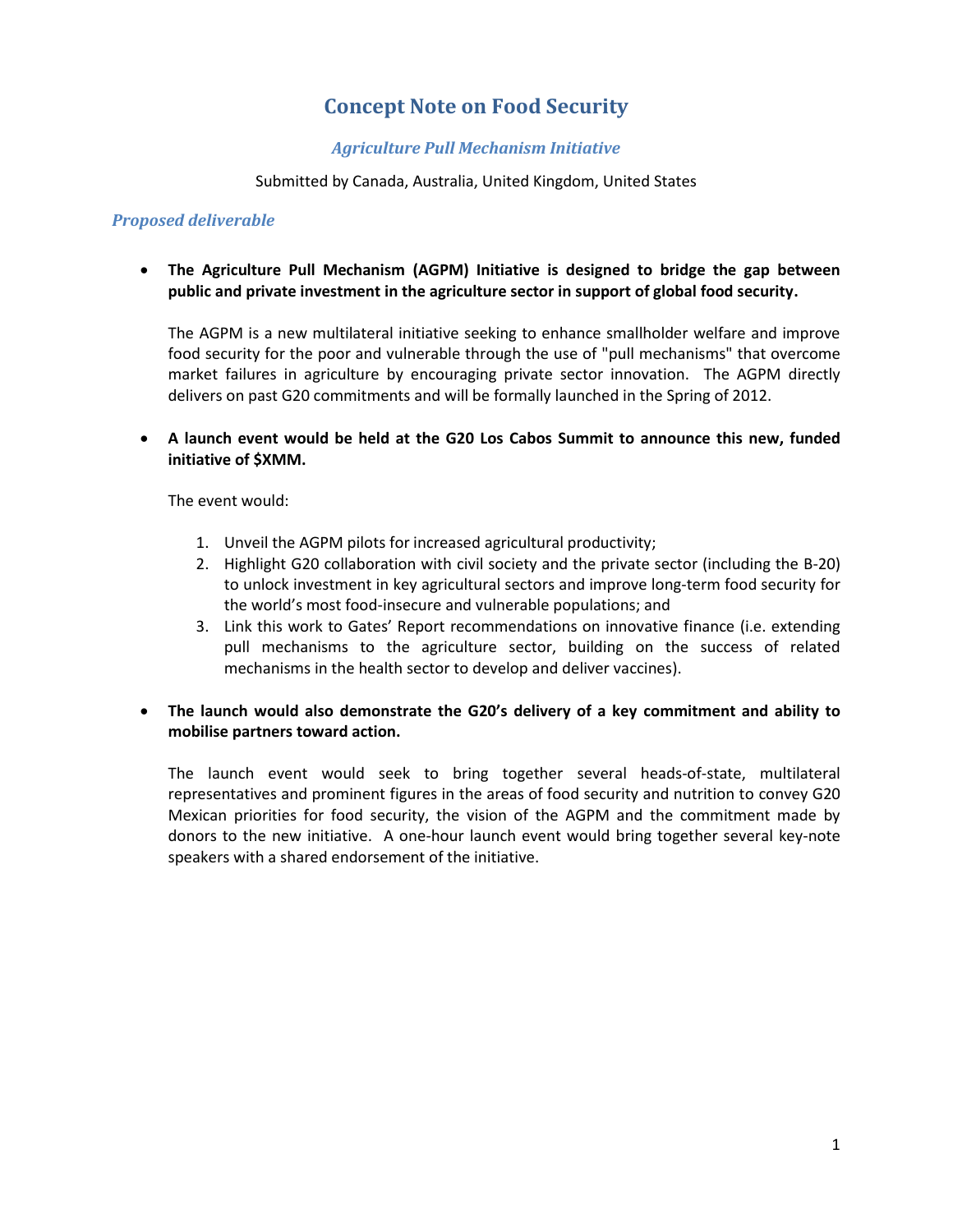### *Background*

 $\overline{a}$ 

**Improving the productivity of farmers and achieving food security for the world's poorest is a major global challenge.** Last year alone, 925 million people worldwide suffered from chronic hunger (FAO, 2010). Growing and urbanizing populations, combined with an increasing demand for higher-protein foods, are placing new pressures on land use and agricultural yields. $^1$  As we move towards a projected population of nine billion in 2050 -- an increase of almost 2 billion people on current UN estimates – there is an urgent need to identify new and innovate ways to address global demand for food.

**Increasing agricultural productivity is a critical part of the international response to this challenge.** The FAO has estimated that meeting this challenge would require a total annual net investment in developing country agriculture of USD 83 billion – or a 50 percent increase on current investment levels. This requires a new approach to public and private sector engagement in the agriculture sector aimed at address key bottlenecks to investment in research and development, as well as in extension of new agricultural products. In many developing countries, markets for agricultural inputs, services and outputs are either underdeveloped or nonexistent, limiting private sector investment and slowing technological innovation. Publicly funded research and extension services cannot adequately compensate for the investment gap. To address this challenge, public funding mechanisms can help overcome market failures and "pull" the private sector into undertaking innovative work to improve the developing world. These innovative financing efforts have already delivered good results in the health sector in the development and extension of vaccines in developing countries through one subset of pull mechanisms (advance market commitments).

**At the 2010 G20 Summit in Toronto, Leaders recognized the need for greater private sector investment in agriculture, especially in developing countries.** Specifically, Leaders committed to "exploring the potential of innovative, results-based mechanisms such as advance market commitments to harness the creativity and resources of the private sector in achieving breakthrough innovations in food security and agriculture development in poor countries."G20 Leaders subsequently reiterated this commitment at both the Seoul and Cannes Summits. In addition, Bill Gates in his address to G20 Leaders in Cannes stated "I believe this concept of pull mechanisms has real promise in the agricultural sector", applauding progress on advancing this concept.

# *Concept: Pull Mechanisms and the AGPM Initiative*

*"Pull mechanisms overcome market failures by incentivizing the private sector to develop and market innovative products or services through ex-post, results-based rewards"* 

**Pull mechanisms are results-based incentive payments designed to overcome market failures through encouraging innovation.** Well-crafted pull mechanisms can be used to close the gap between the demand for socially desirable goods and services, and their supply by the private sector in developing countries. These mechanisms utilize demand-side approaches to incentivize investments and reward successful innovations with *ex post* payments unlike traditional "push mechanisms" that award potential innovations *ex ante.* To date, a substantial share of innovative financing efforts have focused on global

 $^{1}$  By 2050, based on the UN's projected population increase to 9 billion people globally, demand for cereal production (net of biofuels) is expected to increase by 70 percent and meat production is expected to increase by 220 percent. Over the same period, the level of urbanisation is expected to increase from 50 percent to 70 percent.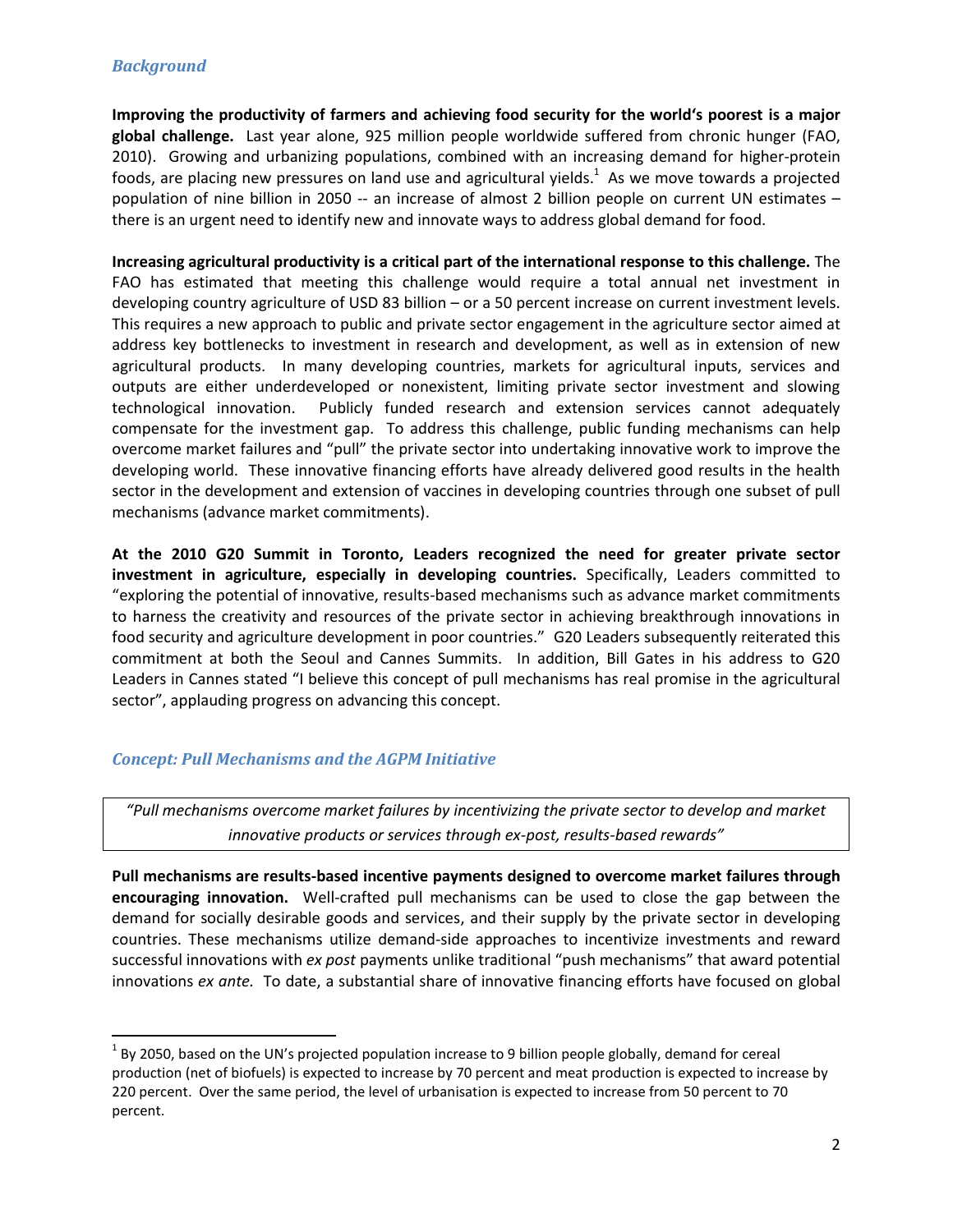health. For instance, the Advance Market Commitment (AMC)<sup>2</sup> for pneumococcal vaccines has spurred delivery of new, effective vaccines to poor countries at a dramatically reduced price and will be rolled out in 58 countries by 2015. It is expected to save the lives of seven million children by 2030 (GAVI Alliance).<sup>3</sup>

**Pull mechanisms are tailored to the specific market failures, industry structures and policy environments targeted.** Pull mechanisms can foster sustainable market development by addressing obstacles such as positive externalities that are not being captured, information asymmetries, or imperfect competition. Agricultural markets in the developing world are characterized by many market failures where pull mechanisms could be effective in catalyzing action and achieving food security and positive social outcomes.

**Pull mechanisms have the potential to be a powerful tool for resolving food security issues and improving smallholder welfare in less developed countries.** The advantages of using pull mechanisms to address market failures – as opposed to other development tools – include paying only for results and achieving sustainable solutions that are tailored to specific markets. Pull mechanisms also generate competition and allow companies and other actors to self-select as interested participants – without the need to pick winners in advance. Pull mechanisms are not seen as a replacement for other development tools but as a complimentary, new tool that can be refined over time to tackle long-standing challenges that have eluded traditional tools.

**The AGPM Initiative seeks to pilot the use of pull mechanisms in agriculture.** The AGPM Initiative will test the use of pull mechanisms in a variety of agricultural and food security market contexts. A strong emphasis on monitoring and evaluation throughout the pilot process will increase the potential for effective use of pull mechanisms, both initially and with regard to future pull mechanism development.

# *Process: Developing the AGPM Initiative*

 $\overline{\phantom{a}}$ 

**Since the 2010 G20 Summit in Toronto, the Canadian and U.S. governments, with the support of the World Bank and the Bill & Melinda Gates Foundation, have been collaborating with like-minded donors on the Agricultural Pull Mechanism (AGPM) Initiative**. The AGPM Initiative is convening experts across a variety of fields and collaborating with a diverse set of stakeholders including governments, private companies, non-governmental organizations, and civil society organizations with a view to developing a short list of potential pilot concepts, formulating the architecture for the underlying pull mechanisms, and launching these pilots to stimulate private sector investment in agriculture.

**A Steering Committee<sup>4</sup> was formed to oversee the development of the AGPM Initiative.** One key aspect of the development of the AGPM was to build a set of pilots for launch. In 2011, the World Bank convened an independent Expert Advisory Group, comprised of 11 globally renowned experts from a variety of disciplines, to recommend potential pilots to the Steering Committee. The Expert Advisory Group reviewed 38 ideas for pull mechanisms, which were generated by four Thematic Groups (24 experts) focusing on the areas of (1) Inputs/Increasing Yields, (2) Outputs/Post-harvest Management, (3)

 $^2$  Advance Market Commitments are one subset of the a range of different "pull" mechanisms.

 $^3$  Other well-known examples outside the developing world include the Orteig Prize for the first flight from New York to Paris and, more recently, the Ansari X Prize for the first nongovernmental reusable space craft. Both prizes led to private sector research and development investment far outweighing the prize value itself.

 $<sup>4</sup>$  Note: The AGPM Steering Committee is chaired by the Canadian and U.S. governments, and includes</sup> representatives from other donor countries including Australia, the UK, France, Finland, Italy, as well as representatives from the Bill & Melinda Gates Foundation.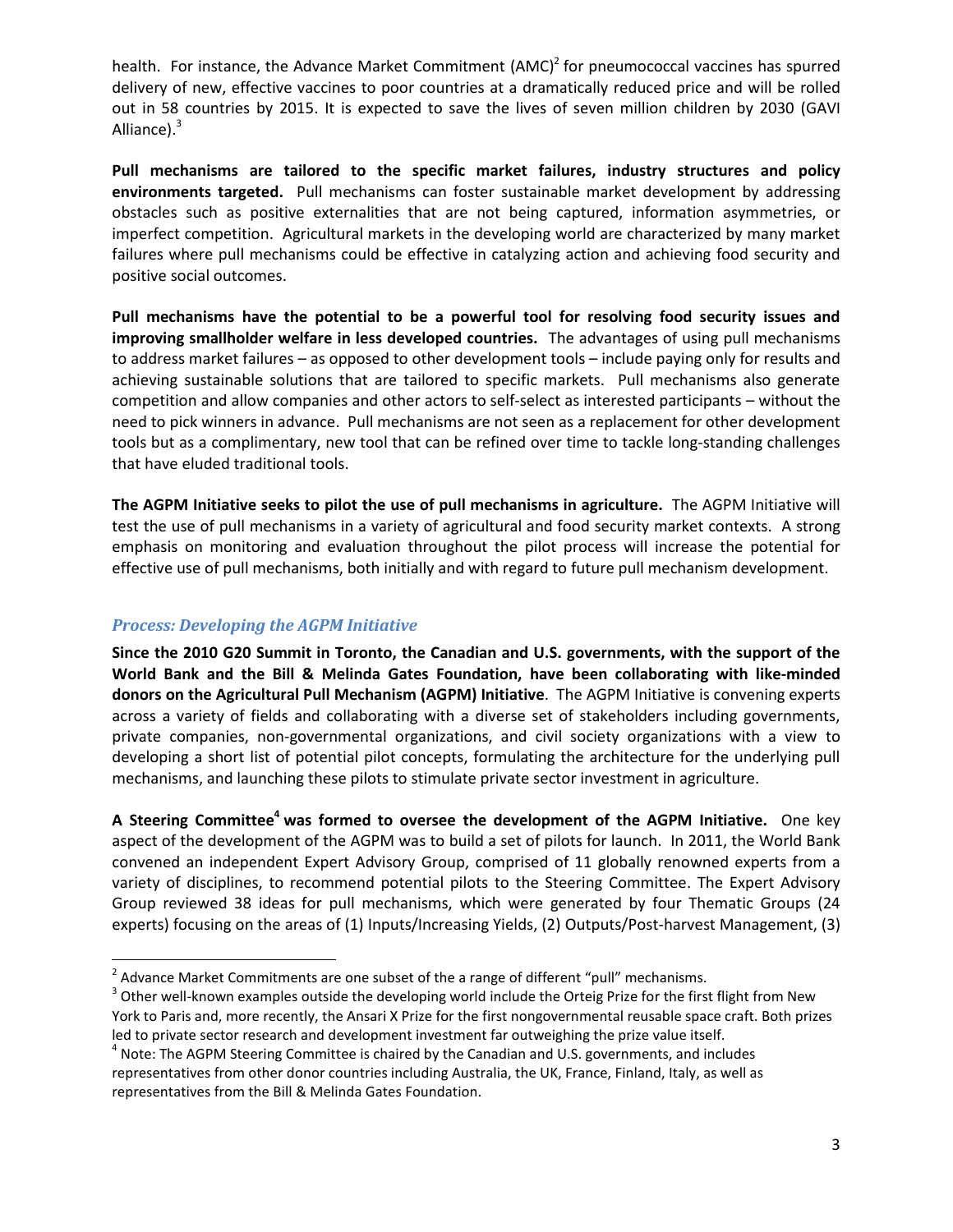Livestock, and (4) Nutrition. The Expert Advisory Group recommended a subset of these proposed to the AGPM Steering Committee based on a robust set of criteria including production impact, market sustainability, scalability and environmental sustainability.

**From the subset of proposals recommended by the Expert Advisory Group, the AGPM Steering Committee prioritized three pilot ideas for development of full business plans in advance of the June G20 Summit in Los Cabos.** Two other pilots have been prioritized for development after June 2012 as part of the pipeline of future AGPM projects. This selection process placed key emphasis on the viability of the pilots and the potential for stability and global impacts, beyond the initial pilot regions.

**In the lead up to the G20 Summit in Los Cabos, the AGPM Initiative will be finalizing design of its funding structure and pilot initiatives.** This work will be completed by the World Bank under the guidance of the AGPM Steering Committee. In tandem, the Steering Committee will build on the significant funds that are already being finalized to consolidate funding plans for announcement in Los Cabos along with the pilot programs.

### *Next Steps: Leading Up to Los Cabos*

**The AGPM Steering Committee met on March 8-9 in Washington, DC and will meet again on May 2nd in Los Cabos to finalise preparations for the launch of the AGPM.** An information session could be planned for other interested G20 members at the third Development Working Group meeting in Los Cabos on May 2-3<sup>rd</sup>. This information session could provide an overview of the AGPM initiative, an update on the development of pilot programs and funding plans, and an opportunity for discussion about the objectives and launch plans of the initiative.

**The AGPM Steering Committee is conducting outreach to the G20 Presidency and other interested stakeholders to confirm a launch event at the G20 Summit in Los Cabos on June 18-19th .** The proposed one-hour event would seek to bring together several heads-of-state, multilateral representatives and prominent figures in the areas of food security and nutrition to speak about the case for action, the vision of the AGPM and the commitment made by donors to the new initiative.